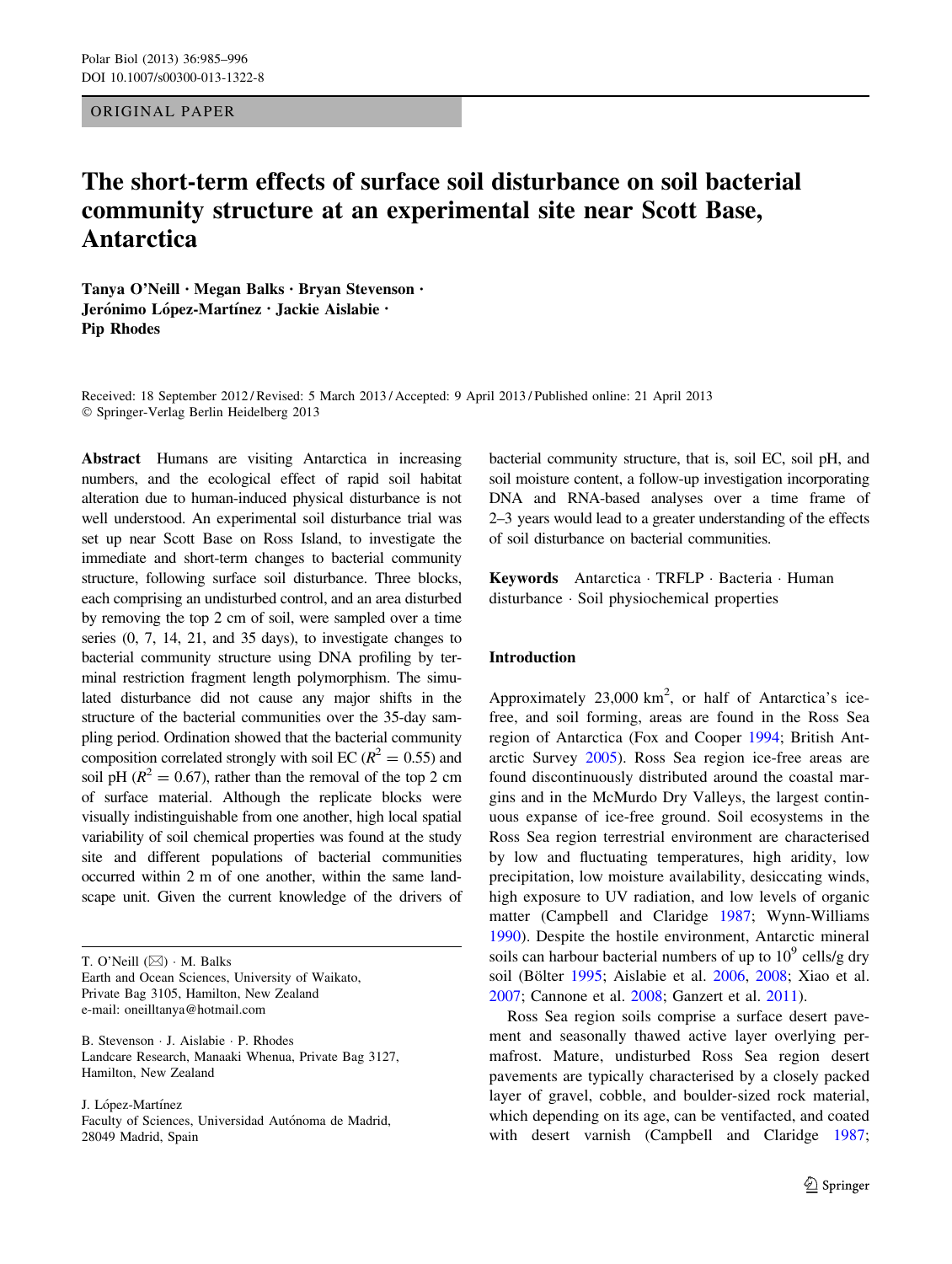Bockheim [2010](#page-9-0)). Desert pavement clasts are embedded into a finer matrix, and their undersides are often coated in salts. The soils beneath are alkaline, generally lack structural development and coherence, and are coarsely textured with very low organic matter contents (Campbell and Claridge [1987](#page-10-0); Balks et al. [2002](#page-9-0); Aislabie et al. [2004](#page-9-0)). Soils of the coastal regions, such as Scott Base, contain icecemented permafrost (Balks et al. [2002;](#page-9-0) Bockheim and McLeod  $2006$ ), and predominantly NaCl and NaSO<sub>4</sub> salts consistent with direct marine input (Campbell and Claridge [1987;](#page-10-0) Campbell et al. [1998\)](#page-10-0). Mean annual soil temperatures in the Ross Sea region range from  $-15$  °C to  $-40$  °C; however, during the continuous daylight of the summer months, surface soils are subject to large daily temperature fluctuations and near-surface soil temperatures can reach 20  $\degree$ C (Balks et al. [2002](#page-9-0)). The lack of plant roots and limited available water means that carbon and nutrients are not translocated easily down the soil profile, and as a result, the dominant food web, including bacteria, is limited to the near-surface environment (Wall and Virginia [1999](#page-11-0)).

In polar climates, a high spatial variability in soil abiotic factors can exist, and the structure of bacterial communities has been observed to be controlled predominantly by soil pH (Yergeau et al. [2007](#page-11-0); Aislabie et al. [2008,](#page-9-0) [2011](#page-9-0); Chong et al. [2012\)](#page-10-0), soil salinity (Aislabie et al. [2006](#page-9-0)), soil moisture (Aislabie et al. [2006;](#page-9-0) Barrett et al. [2006](#page-9-0); Cary et al. [2010;](#page-10-0) Ganzert et al. [2011](#page-10-0)) and nutrient availability (Barrett et al. [2006;](#page-9-0) Hopkins et al. [2006](#page-10-0); Sparrow et al. [2011](#page-10-0)). Soil pH is thought to influence nutrient availability, soil carbon, and soil cation solubility (Lauber et al. [2009\)](#page-10-0), as well as to influence bacteria competitiveness, and their ability to grow and survive outside optimum soil pH (Lauber et al. [2009\)](#page-10-0). Microbes are sensitive to the concentration of soluble salts in soils, and past studies have shown that high salinity in soil moisture reduces microbial biomass (Wichern et al. [2006](#page-11-0)), amino acid uptake, and protein synthesis (Norbek and Blomberg [1998](#page-10-0)) and reduces soil respiration (Gennari et al. [2007](#page-10-0)). Ross Sea region soils contain high levels of soluble salts, and small pulses of water from a snowfall event (Ball et al. [2011](#page-9-0), 2012), or an influx resulting from human disturbance to underlying permafrost (such as the removal of the permafrost-insulating soil active layer and consequent thawing of the saltrich ice contained in the upper part of the permafrost), can create unfavourable habitats for soil biota, releasing salts into the soil profile, or accumulating salts at the ground surface as salt efflorescences (Campbell et al. [1993,](#page-10-0) [1998](#page-10-0); Balks et al. [1995\)](#page-9-0). Microbes have semi-permeable membranes capable of rapidly equilibrating with surrounding water. Increased available moisture over short periods may have had a positive impact on microbial communities as previous studies have shown increases in soil  $CO<sub>2</sub>$  efflux (Treonis et al. [1999;](#page-11-0) Moorhead et al. [2003;](#page-10-0) Ayres et al.

[2010](#page-9-0)). Conversely, frequent wetting and drying events and fluctuations in soil temperature can also be stressful to microbes, as they must expend energy to regulate osmotic pressure to their microenvironment (Nkem et al. [2006](#page-10-0); Ball and Virginia [2012\)](#page-9-0) and bacterial metabolism may be affected. As the soil dries out again, the matric potential of the soil decreases, salts concentrate, and water films around aggregates become thinner and disconnected. Water is held more tightly to the aggregate surfaces and restricts nutrient diffusion (Chowdhury et al. [2011](#page-10-0)), bacterial activity, and growth. To achieve osmotic regulation, bacteria synthesise amino acids and other organic compounds, as solutes (Csonka [1989](#page-10-0)). Accumulating and disposing of solutes can be energetically expensive for organisms, and it is those organisms that have adapted to survive episodic stresses that are likely to dominate soil environments (Schimel et al. [2007\)](#page-10-0).

Under Annex I and II of the Protocol on Environmental Protection to the Antarctic Treaty, all activities undertaken in Antarctica must be planned and coordinated to limit adverse impacts on the environment and associated ecosystems [Annex II, Article I (d) and I (h)]. Over recent decades, there has been a rapid increase in the number of people visiting Antarctica, with annual visitor numbers for the 2010/2011 season exceeding 34,000 people (IAATO [2011](#page-10-0)). The majority of visits concentrate around the limited ice-free areas where the national programme stations, historic huts, and wildlife hotspots are located. With increasing human presence comes increased humaninduced disturbance of the ice-free areas and potentially the organisms and communities residing within the soil. Desert pavement disturbance can arise from a number of sources, and at different intensities, ranging from human trampling, to vehicles that cause overturning of large stones. In the Ross Sea region, overturned stones are visible as undersides are often less weathered, lighter coloured, and coated in salts. Other disturbances range from indentation and compression of sub-surface soils, bulldozer blade scrapes, and removal of tens of centimetres of material for road fill, to base construction and complete re-contouring of the immediate landscape. The physical effects of human disturbance on soil properties were first studied in the Ross Sea region by Campbell et al. ([1993,](#page-10-0) [1994,](#page-10-0) [1998\)](#page-10-0), who reported increased soil compaction with increasing trampling intensity, as well as increases in soil albedo (due to the exposure of lighter subsurface material following surface disturbance). An experimental trial undertaken by Balks et al. [\(1995](#page-9-0)) replicated moderate-to-high intensity physical disturbance by physically removing the soil active layer at two sites in the Ross Sea region (Scott Base and Marble Point). Balks et al. [\(1995](#page-9-0)) observed the precipitation of salt efflorescence's on the surface of the recently disturbed sites as the exposed underlying material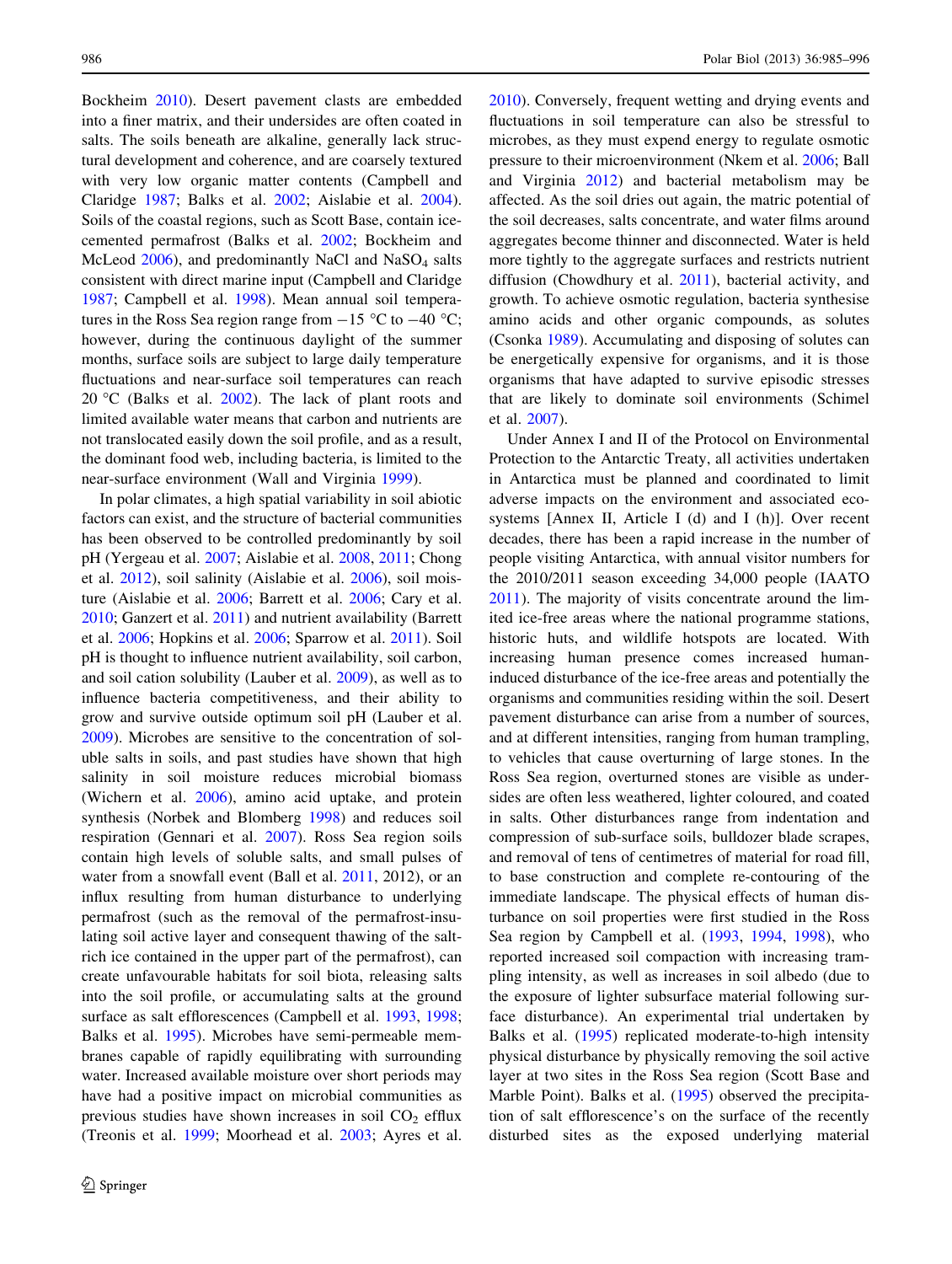equilibrated with the environment. Changes to soil surface albedo, soil moisture, and the soil surface (slumping) were also noted as a consequence of removal of the soil active layer (Balks et al. [1995\)](#page-9-0).

Previous human disturbance research in Antarctica has focussed little attention on the impacts caused to biotic communities and biogeochemical cycling. Biota-focussed studies have been limited to two trampling studies investigating the long-term impacts to soil fauna. The first investigated changes to nematode populations in walking tracks within the US McMurdo Dry Valleys Long-Term Ecological Research project site (Ayres et al. [2008\)](#page-9-0); and the second focussed on changes to soil collembola populations at different trampling intensities on Livingston Island in the South Shetland Islands, Antarctic Peninsula (Tejedo et al. [2009\)](#page-11-0). Ayres et al. [\(2008](#page-9-0)) compared nematode populations (abundance, ratio of living to dead individuals, and dominant species) in tracks used continuously for 10 years during summer months to those used for 2 years. Ayres et al. [\(2008](#page-9-0)) showed increased nematode mortality, lower abundances, and a greater level of physical disturbance to the surface of tracks which were used at higher intensities and at longer durations, compared with newer tracks and control areas. Tejedo et al. ([2009\)](#page-11-0) showed the dominant species of collembola in Livingston Island soils decreased with increasing trampling intensity and increasing soil compaction. Overall, little is known about the response of Antarctic soil microbial communities to human disturbance or what timescale responses can be detected.

The objective of this study was to investigate the immediate and short-term changes to bacterial community structure in response to simulated soil surface disturbance. We hypothesised that soil environmental factors, such as soil salinity, pH, and soil moisture, would be altered by the simulated disturbance and would result in a shift and detectable difference in the bacterial community structure at disturbed and undisturbed sites. We also attempted to determine which environmental variables had the greatest influence on the bacterial community structure at the site.

### Materials and methods

### Site description and sample collection

The trial was undertaken near Scott Base, on Ross Island, in the Ross Sea region of Antarctica (Fig. 1; Table [1\)](#page-3-0). The trial site was on a hillside approximately 200 m NW of Scott Base in an area where the desert pavement was largely undisturbed, though some surface trampling from people walking across the area had inevitably occurred since establishment of Scott Base in 1957. Scott Base experiences moderate snowfall (mean snowfall 90 days a year) (Claridge et al. [1999](#page-10-0)), with each snowfall generally amounting to a few millimetres, but occasional falls of a few centimetres can occur during a 24-h period (Bromley [1994](#page-10-0)). When the experiment was established in December 2009, the study site was free from snow but during subsequent samplings in January 2010, the site was intermittently covered by several centimetres of snow which was cleared before sampling on Days 14 and 21. It can therefore be assumed that the area is occasionally flushed by melting snow or downslope water flow. Soils of the study site were Typic Haplorthels (Soil Survey Staff [2010\)](#page-10-0).

Soil sampling and experimental design

Three replicate blocks (Block 1, 2, and 3) were marked out using metal pegs (Fig. [2\)](#page-3-0). Each block was 150 cm  $\times$  75 cm and randomly assigned a control and a disturbed quadrant (75 cm  $\times$  75 cm). Using a sterilised trowel, the top 2 cm of one half of each block was removed (to form the disturbed quadrant). Replicate blocks were approximately 2 m apart and occurred on the same landscape unit on a flat shoulder area (0–2 degrees slope) within the overall hillslope.

Soil samples were collected aseptically at four depth intervals. Depth  $A =$  desert pavement (DP) to 2 cm, Depth  $B = \text{immediately below}, 2-5 \text{ cm depth}, \text{ and Depth}$  $C = 2-5$  cm, new surface, and Depth  $D = 5-8$  cm immediately below the new surface (Fig. [3](#page-3-0)), on Day 0, 7, 14, 21, and 35. The disturbed sites were sampled twice on



Fig. 1 Map showing the location of the Scott Base study site (denoted by a star) located on Hut Point Peninsula, Ross Island, in the Ross Sea region of Antarctica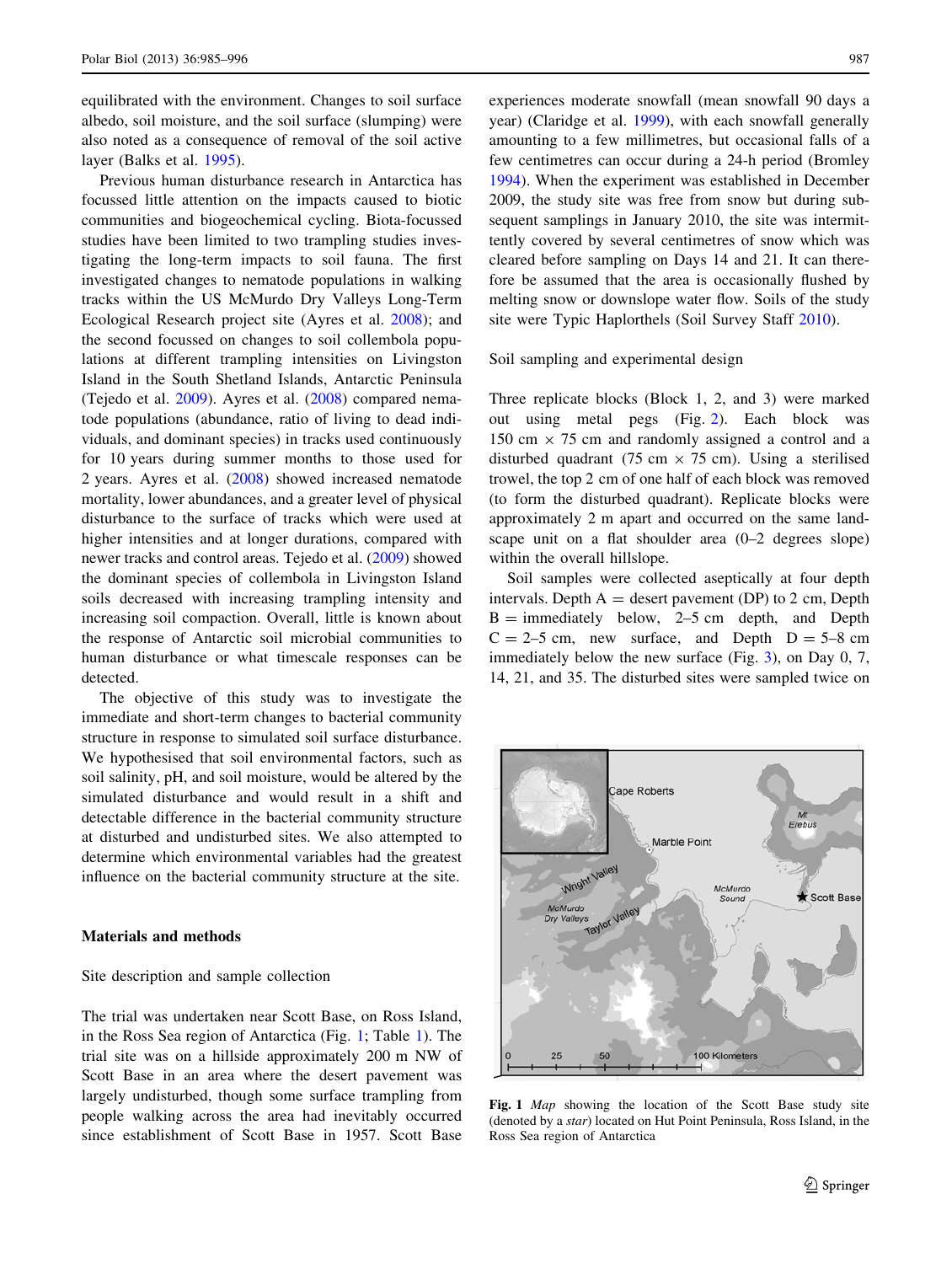| Site description and<br>landform | Flat shoulder area of a hillslope comprising small terracettes. Slope of $0-2^{\circ}$ , aspect 135° and elevation of 41 m.a.s.l.<br>The site is approximately 300 m NW of Scott Base, and 50 m NW of the Scott Base climate station <sup>a</sup> |  |  |  |  |
|----------------------------------|---------------------------------------------------------------------------------------------------------------------------------------------------------------------------------------------------------------------------------------------------|--|--|--|--|
| GPS coordinates                  | 77°50'53.3"S, 166°45'37.5"'E                                                                                                                                                                                                                      |  |  |  |  |
| Parent material                  | Weakly weathered scoriaceous basalt boulders through gravel, with some granite and sandstone gravel and<br>sand-sized clasts                                                                                                                      |  |  |  |  |
| Soil classification <sup>b</sup> | Typic Haplorthel                                                                                                                                                                                                                                  |  |  |  |  |
| Brief soil description           | 2 cm of desert pavement scoriaceous gravels and cobbles, over loose stony gravelly sands                                                                                                                                                          |  |  |  |  |
|                                  | Ice-cemented permafrost $\sim$ 32 cm <sup>c</sup> . Depth to ice-cement at time of sampling, 30 cm                                                                                                                                                |  |  |  |  |
|                                  | Weathering stage $1d$ . Salt stage $1e$                                                                                                                                                                                                           |  |  |  |  |
| Soil climatic zone <sup>f</sup>  | Oceanic subserous                                                                                                                                                                                                                                 |  |  |  |  |
| zoneg                            | Ross Sea Region climatic Moist coastal mountain; mean annual temperature $-19$ °C, annual precipitation 188 mm                                                                                                                                    |  |  |  |  |

<span id="page-3-0"></span>Table 1 Description, geographical, geological, and pedological characteristics of the study site

Scott Base climate station, installed Jan. 1999, provides continuous climate and soil climate records: [http://soils.usda.gov/survey/scan/](http://soils.usda.gov/survey/scan/antarctica/ScottBase/) [antarctica/ScottBase/](http://soils.usda.gov/survey/scan/antarctica/ScottBase/)

 $<sup>b</sup>$  Soil Classification after Soil Survey Staff ([2010\)](#page-10-0)</sup>

 $c$  Depth to permafrost from Adlam et al. ([2010\)](#page-9-0), calculated over eight successive summers from 1999/2000 to 2006/2007

 $d$  Soil weathering stage after Campbell and Claridge [\(1975](#page-10-0))

<sup>e</sup> Soil salt stage after Bockheim ([1997](#page-9-0))

 $f$  Soil climatic zones after Campbell and Claridge ([1969\)](#page-10-0)

 $g$  Ross Sea Region climatic zones after Campbell and Claridge ([1987\)](#page-10-0)



Fig. 2 Scott Base study site, showing blocks 1–3. Control quadrants are denoted by the *letter* " $C$ " and disturbed quadrants by the *letter* " $D$ " (photo taken on Day 0 after disturbance and sampling)



Fig. 3 Schematic diagram of sampling depths in control and disturbed quadrants of each block

Day 0, immediately before disturbance (Day  $0<sub>pre</sub>$ ), and again, immediately after disturbance (Day  $0_{post}$ ).

In this experiment, we considered Depth B of the control was equivalent material (in stratigraphic succession) to Depth C of the disturbed quadrant. Depth C had been exposed at the surface by the removal of the top 2 cm of material.

A composite sample of approximately 200 g was collected with a sterile spatula, from the disturbed and control quadrants of Blocks 1, 2, and 3, at each depth interval. Homogenised samples were sieved to 2 mm and double bagged into a Whirlpak $^{\circledR}$  bag (Fisher Scientific Ltd., Ontario, Canada), frozen at  $-20$  °C, and transported back to New Zealand for processing.

Soil bacterial community structure analysis

DNA was extracted in duplicate from 1 g of soil (wet weight) through mechanical cell disruption using zirconium beads, phosphate buffer (100 mM  $NaH<sub>2</sub>PO<sub>4</sub>$ , pH 8.0), SDS (sodium dodecyl sulphate) lysis buffer (100 mM NaCl, 10 % SDS, 500 mM Tris, pH 8.0), and chloroform after Foght et al. [\(2004](#page-10-0)).

Polymerase chain reaction (PCR) was undertaken following Singh et al. [\(2006](#page-10-0)). Samples were amplified by PCR using an Eppendorf Master Cycler Gradient using bacteria primers 63f VIC and 1087r (Applied Biosystems). Samples were run on the MTRFLP PCR step-cycle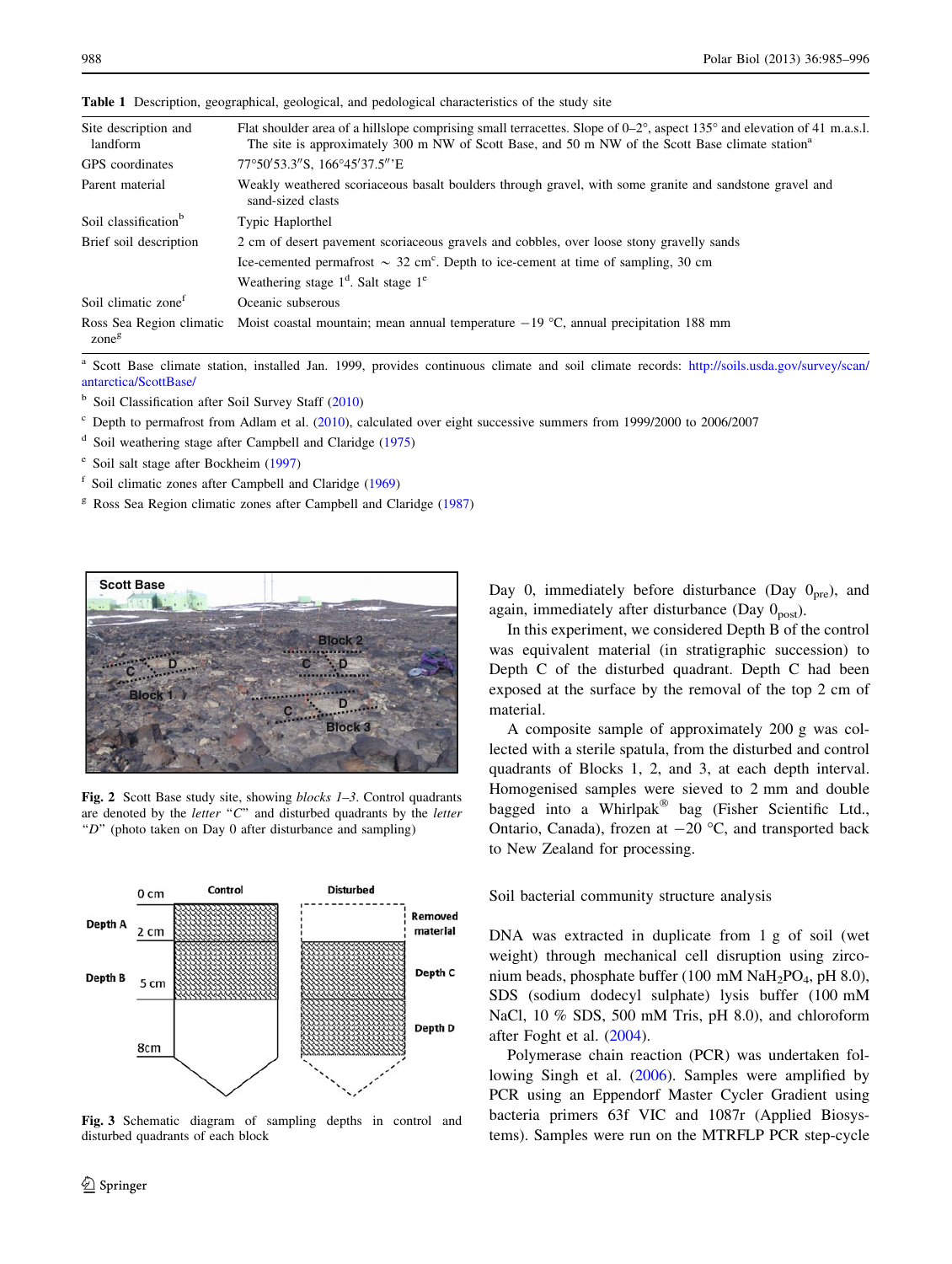<span id="page-4-0"></span>programme as follows: initial activation step of 95 "C for 15 min, followed by 30 cycles of a 30-s denaturation step at 95 °C; 45-s annealing at 55 °C; and a 90-s elongation step at 72  $^{\circ}$ C; with a final extension step for 30 min at 72 "C (QIAGEN Multiplex PCR Handbook, 02/2008). PCR amplification products were visualised on a 1.5 % w/v agarose/ $0.5 \times$  TBE gel (Bio-Rad MB certified). PCR products were purified using the QIAquick PCR Purification Kit (Qiagen), following the manufacturer's instructions. The DNA concentrations of the purified PCR products were quantified using a Nanovue spectrometer (GE Life Sciences). The PCR products were digested with  $MspI$  and  $Hhal$  in a 30  $\mu$ L reaction mixture containing 400 ng of PCR products, NEBuffer 4, acetylated BSA, and water. Samples were incubated at 37 "C for 3 h followed by an inactivation step at  $95^{\circ}$ C for 15 min (QIAGEN Multiplex PCR Handbook, 02/2008). The digests were purified using a MinElute reaction cleanup kit (Qiagen), following the manufacturer's instructions, and  $1 \mu L$  aliquots of each sample containing the fluorescent labelled terminal restriction fragments were separated using an ABI PRISM 3100 Genetic Analyser (Applied Biosystems).

TRFLP profiles were produced using Gene-Mapper (version 4.0) software (Applied Biosystems), and terminal restriction fragments (TRFs) were quantified using the advanced mode and second-order algorithm. TRF analysis was performed between 50 and 500 base pair (bp) as previously described by MacDonald et al. [\(2008](#page-10-0), [2009](#page-10-0)), which was within the linear range of the internal size standard. For microbial community analysis, two TRF peaks separated from one another by  $>1$  bp were considered as distinct TRFs. The relative abundance was calculated as a proportion of the total peak height of all the TRFs in the profile. All peaks with heights that were less than 0.5 % of the total peak height were removed from the data before statistical analysis. To condense the two subsamples for each replicate to a single value, the maximum peak height between the two samples was used for each TRF.

### Ordination of microbial communities

Data input into the ordination was relative amount of each individual TRF found in the soil samples over time, depth, and disturbance, with the Bray and Curtis [\(1957](#page-9-0)) metric as the measure of community distance. PC-Ord software (McCune and Mefford [2011\)](#page-10-0) was used to determine directionality and correlation of gradients in the measured soil parameters. Multi-response permutation analysis (MRPP), a nonparametric multivariate analysis procedure, was used to test the bacterial community response to disturbance (Mielke [1984\)](#page-10-0).

Soil chemical analyses

The sampled soils (air-dried and sieved to  $\langle 2 \text{ mm size} \rangle$ ) were analysed for gravimetric soil moisture, soil pH, soil electrical conductivity (EC), and total phosphorus using standard methods (Blakemore et al. [1987\)](#page-9-0). Total carbon and nitrogen were measured using a LECO FP 2000 analyser at 1,050 "C (LECO, St Joseph's, Michigan). All soil chemical properties were rated (as high, medium, low etc.) following Blakemore et al. [\(1987](#page-9-0)) and were the mean of two sub-samples per depth.

Soil pH, soil EC, moisture, total P, N, and C were  $log(n + 1)$  transformed prior to analysis to meet assumptions of normality and homogeneity of variance. A restricted maximum likelihood (REML) linear mixed model (LMM) was used to assess both time and treatment effects. Time, treatment, and time\*treatment were the fixed effects and block\*time\*treatment, the random effect. The REML approach was used over a univariate repeated measures ANOVA because preliminary statistics indicated that treatment variance differentially varied over time (as demonstrated by epsilon values  $\langle 0.6 \rangle$ . Day, depth, and day\*depth interactions were considered significant at  $p < 0.05$ . We considered p values  $\le 0.10$  marginally significant. Comparison between depths A and C (the surface



Fig. 4 PC-Ord ordination showing the effects of treatment (disturbance) on the bacterial community composition at the Scott Base disturbance trial. The overall treatment means of each depth over time are shown, and centroids show the average position of the individual treatments in the ordination space. Circles Depth A, control 0–2 cm; Squares Depth B, control 2–5 cm; Diamonds Depth C, disturbed 2–5 cm (post-disturbance exposure surface); Triangles Depth D, disturbed 5–8 cm. Depths B and C are equivalent depths. Standard errors are shown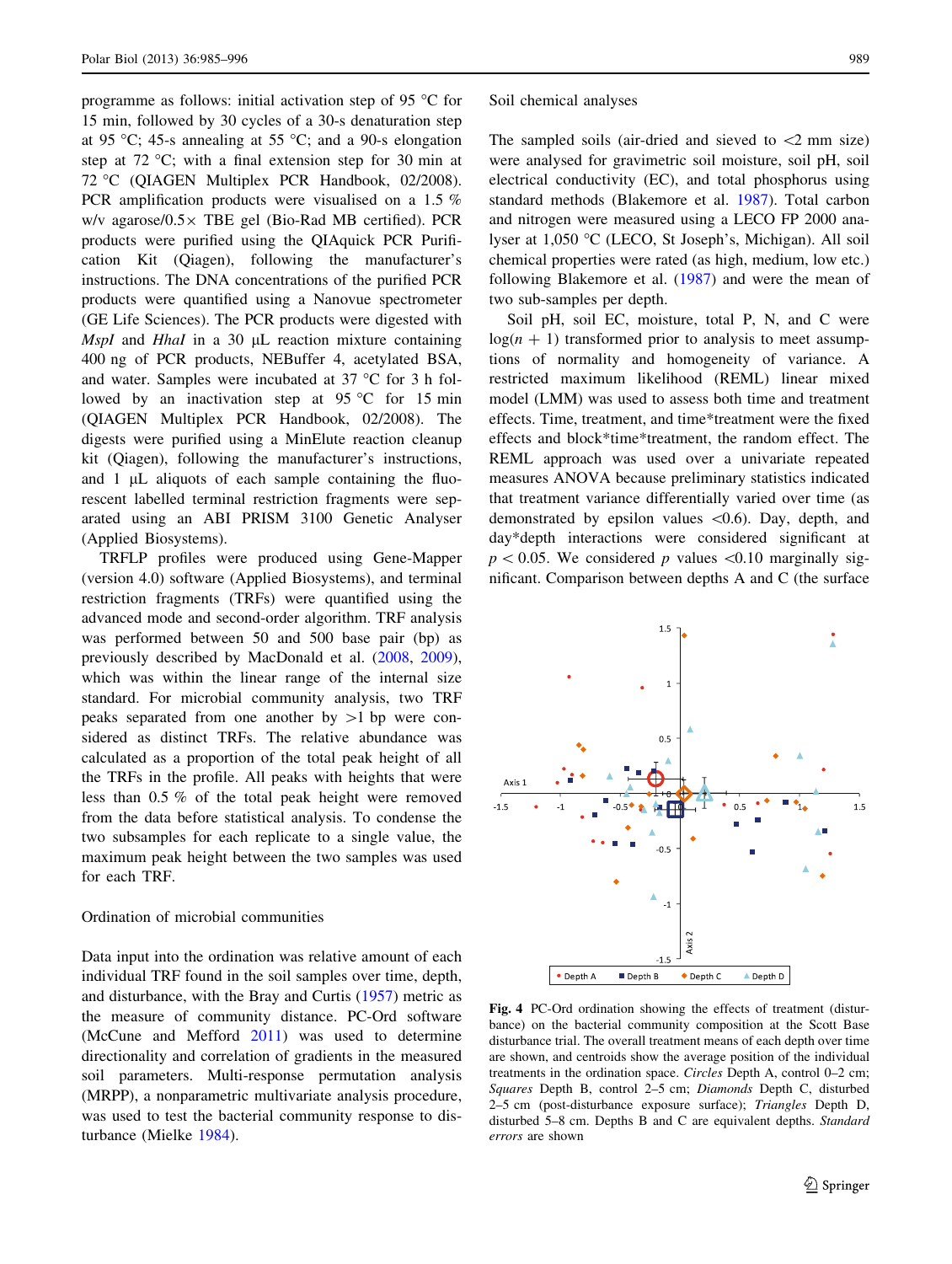<span id="page-5-0"></span>layers after disturbance) (Fig. [3](#page-3-0)) and between B and C (the pre-disturbance equivalent layers) was of interest, and compared by contrast, all other comparisons were made by least significant difference only if the ANOVA was significant (i.e. Fishers protected LSD) at  $\alpha = 0.05$ .

# **Results**

Treatment effects on bacterial community structure

Ordination was used to illustrate bacterial community composition as indicated by TRFLP profiles (Fig. [4](#page-4-0)). Only, the first two axes of ordination are presented as these accounted for most of the variance in bacterial community composition (Axis  $1 = 60\%$ , Axis  $2 = 20\%$ ). There was no significant grouping of plots in the ordination space by treatment. Permutation analysis (MRPP) also did not indicate significant differences between the post-disturbance surface layers (Depths A vs. C) or the equivalent predisturbance sub-surface layers (Depth B vs. C) (Fig. [4\)](#page-4-0), as the standard errors of the centroids overlap, but did indicate significant difference between the A and D (a consequence of differences in depth,  $p$  value  $\langle 0.03 \rangle$ . Overall, the removal of the top 2 cm of soil did not appear to cause any major shifts in the structure of the bacterial communities over the 35-day sampling period.

There was, however, a significant grouping of TRFs in the ordination space by block (Fig. 5). We will explore the similarities and differences in soil chemical characteristics in each block and the effect on TRF clustering in the next section.



Fig. 5 PC-Ord ordination of the Scott Base disturbance trial soil samples based on TRF profiles of bacterial community composition. A significant ''block effect'' of the ordination space are depicted. Triangles Block 1, Diamonds Block 2, and Circles Block 3

#### Soil chemical characteristics

Soil means of measured soil parameters over all time periods for treatments and depths are presented in Table [2.](#page-6-0) Soil pH and soil electrical conductivity data are presented for each individual block (Tables [3](#page-6-0) and [4\)](#page-6-0).

Water content was low in all blocks and increased with depth, from  $1-2\%$  in surface samples to  $2-3\%$  in subsurface samples, of the treated (disturbed) and untreated quadrants. There was a moistening effect from snowfall that occurred between Day 14 and Day 21, which penetrated to at least Depth D (8 cm below the surface). During this time, soil moisture increased from about 1 % to 9 % between Day 14 and Day 21 and then dried out back to background at the surface within 2 weeks (by Day 35), but remained elevated at subsurface depths during the sampling period. There was a significant time interaction for water (Table [5\)](#page-7-0).

All samples were strongly alkaline (pH 8.8–10.1), and soil pH showed some slight increases with depth but was not consistent across all blocks (Tables [2](#page-6-0) and [3\)](#page-6-0). Blocks 1 and 3 were slightly more alkaline than Block 2 (Table [3](#page-6-0)). Depth C (disturbed) had a similar pH to the Depth B as they were effectively an equivalent depth (Fig. [3;](#page-3-0) Table [3](#page-6-0)). Blocks showed some small variability in soil pH with time (Table [5\)](#page-7-0), which could be due to sample variability with respect to salt, rather than treatment.

Electrical conductivity (EC) was highly variable between blocks and with depth and ranged between 0.04 and 1.23 mS/cm (Table [4\)](#page-6-0). EC was highest in the Depth A (0–2 cm) samples in each block (ranging from 0.10 to 1.23 mS/cm) and decreased with depth in all blocks (ranging from 0.04 to 0.91 mS/cm) and with treatment (Tables [2](#page-6-0) and [5](#page-7-0)). This is because removal of the top 2 cm of surface material in the disturbed quadrants of each block effectively removed the thickness of soil which had the highest salt concentration. Prior to initial disturbance on Day 0, the top 2 cm of the "to be" disturbed quadrant of Block 3 had the highest EC of all blocks at 2.42 mS/cm. After disturbance, the top of the exposed ''new surface'' Depth C had an EC of 0.91 mS/cm; disturbance effectively removed 62 % of the original salt content (and residing microbes in the upper 2 cm of soil). Block 2 had the lowest EC (and lowest pH) at both surface and subsurface depths compared with Blocks 1 and 3. There was a decrease in EC across all blocks, depths, and treatments, which coincided with snowfall between Day 1[4](#page-6-0) and Day 21 (Tables 4 and [5\)](#page-7-0) and increased soil moisture.

The organic C content was low (0.1–0.28 %), and Total N was very low (0.01–0.04 %) in all blocks and did not show much variation with depth, treatment, or time. C/N ratios were low and ranged between 6 and 10 and did not change significantly with time or treatment. Total P ranged from 1,600 mg/kg to 1,000 mg/kg and decreased in all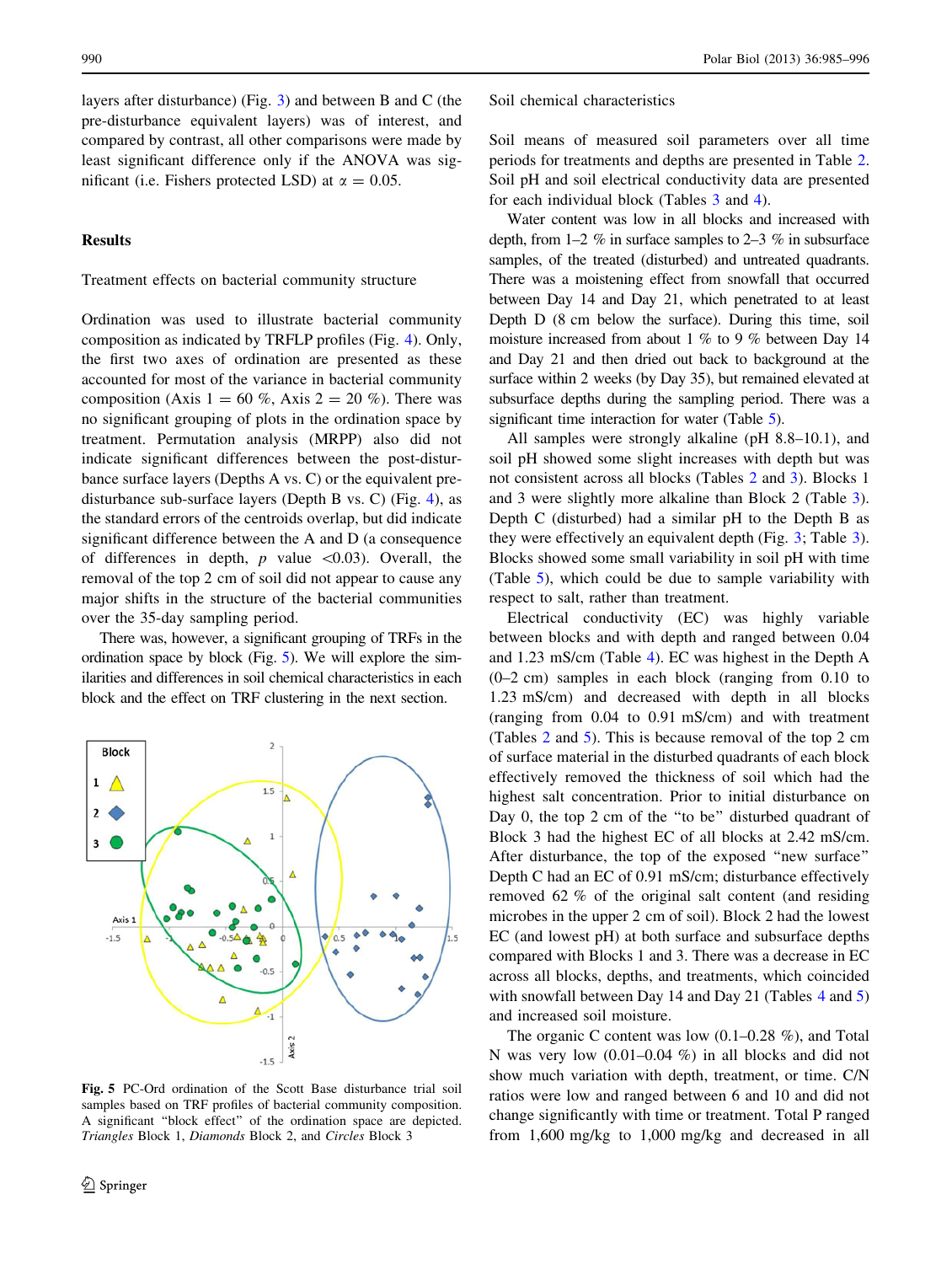<span id="page-6-0"></span>Table 2 Soil means over all time periods for treatment and depths

| Variable         | Control             |                      | Disturbed           |                      |  |
|------------------|---------------------|----------------------|---------------------|----------------------|--|
|                  | Depth A             | Depth B              | Depth C             | Depth D              |  |
| Water $(\%)$     | 3.5 $(0.70)^a$      | 3.9 $(0.45)^b$       | 3.5 $(0.66)^a$      | 4.1 $(0.46)^b$       |  |
| pH               | 9.5 $(0.07)^a$      | 9.6 $(0.07)^a$       | 9.6 $(0.12)^a$      | 9.5 $(0.12)^a$       |  |
| $EC$ (mS/cm)     | $0.49(0.09)^{a}$    | $0.36$ $(0.07)^{ab}$ | $0.31 (0.07)^{bc}$  | $0.21 (0.04)^c$      |  |
| Organic C $(\%)$ | $0.14~(0.02)^{a}$   | $0.13 (0.01)^a$      | $0.15(0.01)^a$      | $0.12 (0.01)^a$      |  |
| Total N          | $0.02$ $(0.003)^a$  | $0.02$ $(0.001)^a$   | $0.02$ $(0.002)^a$  | $0.02$ $(0.002)^{a}$ |  |
| C/N              | 7 $(0.34)^a$        | $7(0.31)^{a}$        | $7(0.24)^{a}$       | 7 $(0.21)^a$         |  |
| Total P (mg/kg)  | $1,333$ $(30.30)^a$ | $1,354$ $(37.43)^a$  | $1,308$ $(38.18)^a$ | $1,305$ $(34.81)^a$  |  |

Depth  $A =$  Control desert pavement to 2 cm, Depth B = immediately below, 2 to 5 cm, Depth C = disturbed 2 to 5 cm (new surface), and Depth D = 5–8 cm immediately below the new surface. Data shown are mean  $\pm$  standard error, and  $n = 3$ . Values with the same superscript letters within a row are not significantly different

Table 3 pH of soil samples analysed for bacterial community composition studies (mean of two sub-samples at each depth and treatment)

| Soil ph           | Day $0$ | Day 7 | Day 14 | Day 21 | Day 35 |
|-------------------|---------|-------|--------|--------|--------|
| Block 1           |         |       |        |        |        |
| Depth A control   | 9.7     | 9.3   | 9.8    | 9.6    | 9.6    |
| Depth B control   | 9.7     | 9.5   | 9.9    | 9.8    | 10.1   |
| Depth C disturbed | 9.7     | 9.7   | 9.9    | 9.8    | 9.8    |
| Depth D disturbed | 9.6     | 9.6   | 9.9    | 9.5    | 9.8    |
| Block 2           |         |       |        |        |        |
| Depth A control   | 9.3     | 9.2   | 9.3    | 9.3    | 9.2    |
| Depth B control   | 9.3     | 9.4   | 9.2    | 9.2    | 9.2    |
| Depth C disturbed | 9.0     | 8.8   | 9.0    | 9.1    | 8.9    |
| Depth D disturbed | 8.8     | 9.0   | 9.1    | 8.9    | 8.9    |
| Block 3           |         |       |        |        |        |
| Depth A control   | 9.7     | 9.6   | 9.7    | 10.1   | 9.8    |
| Depth B control   | 9.6     | 9.7   | 9.9    | 10.0   | 9.8    |
| Depth C disturbed | 9.9     | 9.7   | 10.1   | 10.0   | 10.0   |
| Depth D disturbed | 10.0    | 9.8   | 10.0   | 9.9    | 10.1   |

blocks, and depths, over time (Table [5](#page-7-0),  $p < 0.001$ ), but did not change significantly with disturbance.

# Soil chemical characteristic effects on bacterial community structure

Correlation of the soil characteristics to the ordination axis showed that axis 1 scores were strongly correlated with the gradients of soil pH ( $R^2 = 0.67$ ) and EC ( $R^2 = 0.55$ ) and also correlated with organic C ( $R^2 = 0.30$ ) and Total N  $(R^{2} = 0.47)$ , indicating that differences in soil pH, soil EC, and C and N are likely to be the drivers of bacterial community composition (Fig. [6\)](#page-7-0). Axis 2 scores correlated less strongly with water ( $R^2 = 0.20$ ) and also sampling date ( $R^2 = 0.24$ ) which was most likely driven by changes in water content. From the bioplots (Figs. [5](#page-5-0) and [6\)](#page-7-0), it is

Table 4 Electrical conductivity (mS/cm) of soil samples analysed for bacterial community composition studies (mean of two sub-samples at each depth and treatment)

| Soil EC           | Day 0 | Day 7 | Day 14 | Day 21 | Day 35 |
|-------------------|-------|-------|--------|--------|--------|
| Block 1           |       |       |        |        |        |
| Depth A control   | 0.35  | 0.35  | 0.45   | 0.18   | 0.57   |
| Depth B control   | 0.20  | 0.41  | 0.40   | 0.17   | 0.37   |
| Depth C disturbed | 0.33  | 0.25  | 0.19   | 0.25   | 0.19   |
| Depth D disturbed | 0.12  | 0.15  | 0.21   | 0.19   | 0.13   |
| Block 2           |       |       |        |        |        |
| Depth A control   | 0.22  | 0.26  | 0.13   | 0.14   | 0.10   |
| Depth B control   | 0.11  | 0.09  | 0.13   | 0.11   | 0.08   |
| Depth C disturbed | 0.08  | 0.06  | 0.07   | 0.08   | 0.04   |
| Depth D disturbed | 0.07  | 0.05  | 0.06   | 0.07   | 0.04   |
| Block 3           |       |       |        |        |        |
| Depth A control   | 1.23  | 1.01  | 1.07   | 0.68   | 0.61   |
| Depth B control   | 0.57  | 0.62  | 0.91   | 0.77   | 0.28   |
| Depth C disturbed | 0.91  | 0.78  | 0.60   | 0.35   | 0.55   |
| Depth D disturbed | 0.47  | 0.52  | 0.34   | 0.44   | 0.27   |

evident that there is an overriding ''block effect'' (i.e. Block 2 differs from Block 1 and Block 3. Block 2  $R^{2} = 0.83$ ) where heterogeneity in significant soil parameters between blocks is clustering TRFs (Fig. [5\)](#page-5-0). From these results, it can be inferred that the bacterial community structures of Blocks 1 and 3 were influenced by higher soil pH and higher soil salinity (EC). The structure of the bacterial community of Block 2 was primarily related to lower salinity, lower pH, and slightly higher organic C (Tables 3 and 4).

# Discussion

In this study, we used TRFLP analysis to investigate the immediate and short-term changes to bacterial community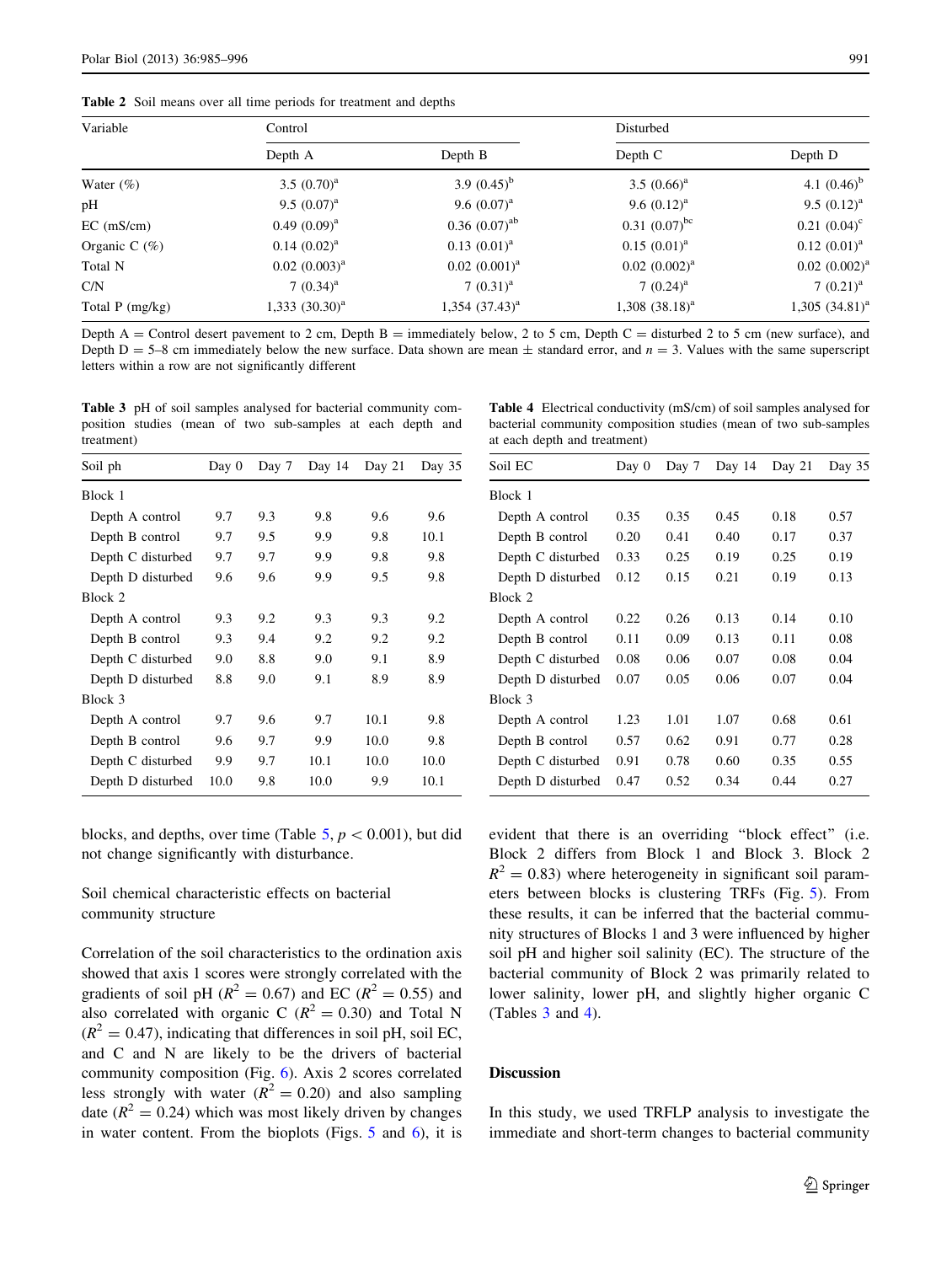| Variable                | Water       | pΗ             | EC          | Organic C | Total N    | C/N        | Total P  |
|-------------------------|-------------|----------------|-------------|-----------|------------|------------|----------|
| Block <sup>a</sup>      | 0.12        | $28.36***$     | $140.07***$ | $6.19**$  | $14.22***$ | $10.82***$ | 1.54     |
| Treatment               | $6.41**$    | 0.22           | $17.18***$  | 1.27      | 1.47       | 0.74       | 0.79     |
| Time                    | $209.87***$ | $3.08^{\circ}$ | 2.32        | $3.64*$   | 0.79       | 1.79       | 59.76*** |
| Treatment $\times$ time | $9.87***$   | .04            | l.51        | . 63      | 1.71       | 1.18       | 1.20     |

<span id="page-7-0"></span>Table 5 F values from overall analysis of variance of soil parameters over all time periods

<sup>a</sup> Block statistics from repeated measures ANOVA

Preliminary statistical analysis indicated a significant "block effect"  $p < 0.001$  for EC, pH, Total C, Total N, and C/N, and not significant for water or Total P,  $p > 0.5$ 

Significance:  $\wedge p < 0.1, * p < 0.05, ** p < 0.01, *** p < 0.001$ 



Fig. 6 Bioplot showing the PC-Ord ordination of the Scott Base disturbance trial soil samples based on TRF profiles of bacterial community composition. The gradients of environmental variables with a statically significant fit,  $R^2 > 0.2$ , to the ordination space are depicted. Note TRFs clustering into blocks. Triangles Block 1, Diamonds Block 2, and Circles Block 3

structure in response to soil surface disturbance. We hypothesised that there would be a measurable difference in bacterial community composition between disturbed and undisturbed sites, following removal of the surface material. However, in the time frame of the experiment, we did not see clear changes to the structure of the bacterial communities at the study site.

Given that the drivers of bacterial community structure are predominantly soil EC, soil pH, and soil moisture (Barrett et al. [2006](#page-9-0); Yergeau et al. [2007](#page-11-0); Aislabie et al. [2008,](#page-9-0) [2011](#page-9-0); Ganzert et al. [2011](#page-10-0); Chong et al. [2012\)](#page-10-0), we would expect that a disturbance of sufficient intensity to affect those properties mentioned (e.g. changes to soil EC and soil moisture resulting from soil active layer disturbance, Balks et al. [1995\)](#page-9-0) and cause a shift in bacterial community structure. Furthermore, any soil disturbance

that would affect ecosystem functioning at a higher level, for example, Ayres et al. ([2008\)](#page-9-0) reported declines in nematode abundance with increased surface compaction from human trampling, could also have an indirect effect on bacterial community structure (or in this case, declines in nematode abundance could be due to shifts in bacterial diversity and abundance). A possible reason why we did not see a shift could relate to the time frame of the experiment (Ayres et al. [2010](#page-9-0); Sparrow et al. [2011](#page-10-0)) and the life cycle of the bacterial communities (Schimel et al. [2007](#page-10-0)). Schimel et al. [\(2007](#page-10-0)) states that damage from environmental stresses is usually greater when microbes are active and growing, so at certain times in an organism's life cycle, they will be more vulnerable to environmental change. The use of RNA-based analyses could better reflect changes in metabolically active community structure (Griffiths et al. [2003;](#page-10-0) Yergeau and Kowalchuk [2008](#page-11-0)). Some  $CO<sub>2</sub>$  efflux studies have suggested that metabolic processes, such as respiration, are detectable and responsive to changes in environmental variables (Cary et al. [2010](#page-10-0); Sparrow et al. [2011](#page-10-0)) and may be more sensitive indicators of early alterations in bacterial community structure, following soil disturbance. However, Shanhun et al.  $(2012)$  $(2012)$  $(2012)$  have suggested that much of the  $CO<sub>2</sub>$  evolution from Antarctic soil that correlates with changes in temperature and moisture is derived from abiotic changes in  $CO<sub>2</sub>$  in soil solution, and thus microbial respiration may have often been overestimated.

# Abiotic soil factors contributing to bacterial community structure

Ordination showed that the bacterial community composition at the study site correlated strongly with soil EC and soil pH (Fig. 6). Although the replicate blocks were visually indistinguishable from one another, high local spatial variability of soil chemical properties existed at the study site and distinct bacterial communities were present within 2 m of one another and within the same landscape unit (i.e. the "block effect",  $R^2 = 0.83$ ). TRF profiles showed that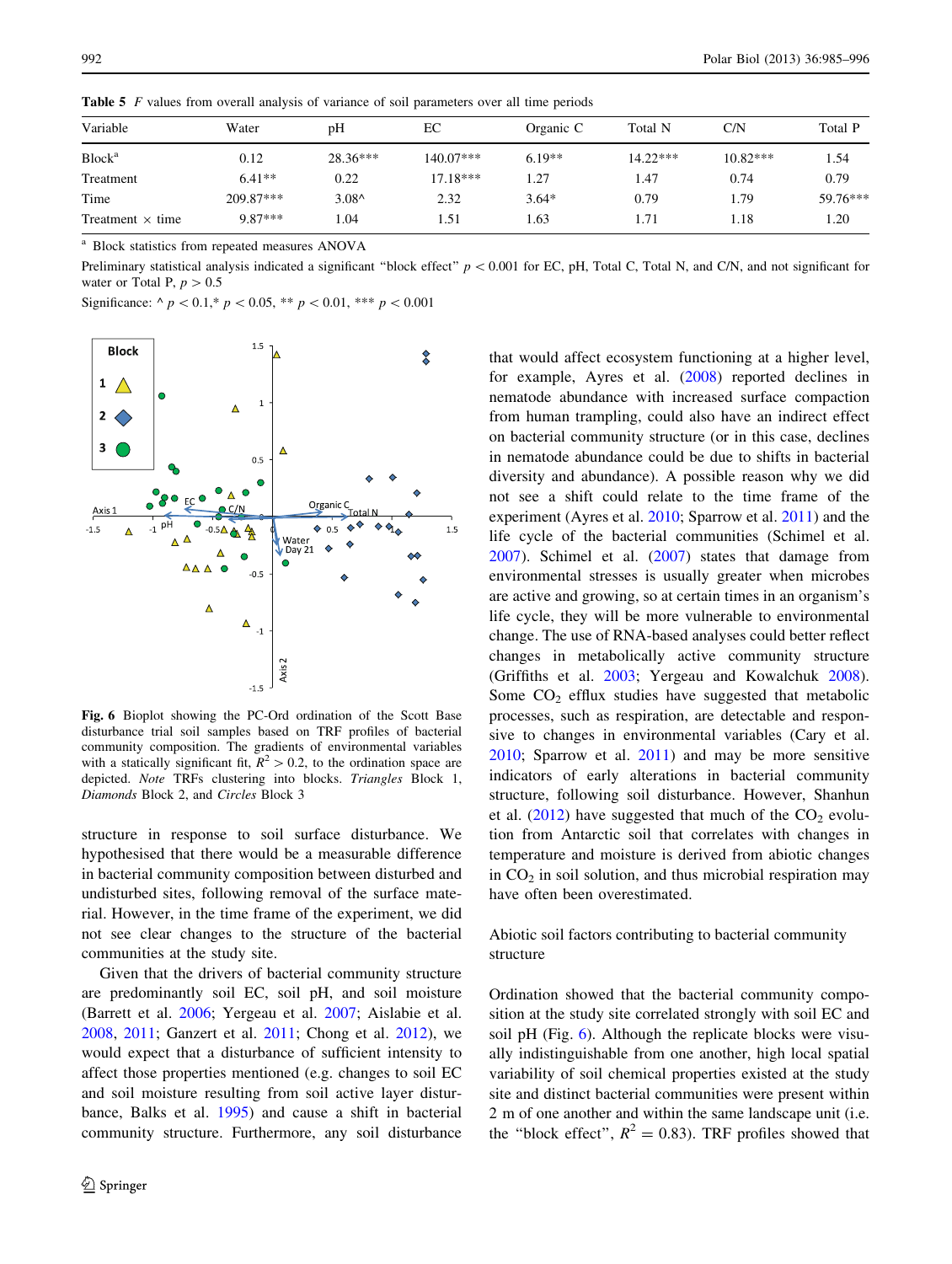Block 2 supported a bacterial community distinct from that of Blocks 1 and 3 (Fig. [5](#page-5-0)), and complementary soil chemical analyses revealed that the biota of Block 2 were residing in soil which had an order of magnitude lower EC and lower pH than Blocks 1 and 3 (Tables [3](#page-6-0) and [4](#page-6-0)). High local spatial variability in soil distribution is a common feature in Ross Sea region soils (McLeod [2012\)](#page-10-0). As a consequence, high local spatial variability in environmental parameters, such as soil organic matter, salinity, and local moisture, at 10–500 m scales have been shown to influence microbial community abundance and diversity (Barrett et al. [2004](#page-9-0); Brinkmann et al. [2007](#page-10-0); Chown and Convey [2007;](#page-10-0) Engelen et al. [2008;](#page-10-0) Chong et al. [2009;](#page-10-0) Ball and Virginia [2012](#page-9-0)). Studies by Aislabie et al. ([2008,](#page-9-0) [2012\)](#page-9-0) supported this observation and found that the composition of bacterial communities in Ross Sea region soils tended to be more similar from the same site and differ by geographic location (Aislabie et al. [2012](#page-9-0)), as soil clone libraries revealed that community composition could be discriminated on the basis of soil properties (Aislabie et al. [2008\)](#page-9-0).

The local variation in salt content within the study site and the ability for local bacterial communities to tolerate osmotic stress is likely to account for some of the distinct community structure differences observed across the blocks. Bacteria can be sensitive to the concentration of soluble salts in soils which can also be influenced by repeated and rapid wetting and drying cycles associated with snowfall events (Table [4](#page-6-0)). Studies by Ayres et al. [\(2010](#page-9-0)) have shown that topsoil salinity can fluctuate with snow accumulation and melt, which along with associated changes to soil moisture was reflected in changes in dominant species of soil nematodes. Ball and Virginia [\(2012](#page-9-0)) observed a similar trend of highly variable soil characteristics coinciding with proximity to sometimes small scale, discontinuous seep patches (a product of melt water pulses from permafrost, glaciers, and snow patches). Studies by Ball et al. ([2011\)](#page-9-0) and Ball and Virginia ([2012\)](#page-9-0) suggest that the nearby McMurdo Dry Valleys have recently experienced several discrete warm events. Warmer temperatures result in increased availability of liquid water, which in turn can redistribute salts and affect biological communities and biogeochemical cycling. Ball and Virginia ([2012\)](#page-9-0) found that EC and pH in particular were significantly influenced by position along the seep patch transects, and EC was significantly higher towards the middle of the patch and at the soil surface. The decline in surface and subsurface soil EC between Day 14 and Day 21 was observed across all blocks, was most pronounced in the surface of the more saline Blocks 1 and 3, and was less pronounced in Block 2, likely due to lower background salt concentrations. As soils dry back down after a wetting event, microbes can encounter additional stress as water

potentials decline, salts can concentrate, and cells must accumulate solutes to reduce their internal water potential to avoid dehydrating and dying (Harris [1981\)](#page-10-0). The spatial variability in salt concentration evident across the blocks is potentially the result of a number of microtopographic variations including effects of uneven distribution of surface rocks on shading, hence evaporation and salt accumulation, moisture movements, and trapping of windblown snow. Any of these factors could account for the differences seen in soil EC and pH, thereby may influence habitat suitability over short distances.

### Heterogeneity

Local scale heterogeneity in measured soil parameters made it difficult to determine the communities' response to the simulated disturbance. Limitations in the design of this experiment included the number of replicate blocks and the length of the sampling period. Both limitations were governed by the opportunistic nature of this experiment and limited time at Scott Base.

There is a question whether or not the one-off, low level, disturbance simulated in this experiment was of sufficient intensity to cause a shift in bacterial community structure at the study site. Inherently, the larger the perturbation outside natural environmental variations, the larger the stress on the biotic system, which may or may not have the ability to quickly adapt to the new conditions and avoid local decimation. Previous studies by Campbell et al. [\(1994](#page-10-0)) at Marble Point and in the vicinity of Scott Base (Balks et al. [1995](#page-9-0)) have shown moderate disturbance from earthworks and construction activities disturbed underlying permafrost and resulted in lowering of the surrounding ground surface (by up to 10 cm in 1 year, Balks et al. [1995](#page-9-0)), slumping, and release of salts that were contained within the permafrost. At Marble Point, Campbell et al. [\(1994](#page-10-0)) observed salt efflorescences on surfaces disturbed during earthworks carried out in the 1958/59 summer, which were still visible some 40 years after the initial disturbance (and on sampling had a soil EC of 1.6 mS/cm in the top 2 cm of the soil surface, 40 years on). We would propose that any moderate intensity disturbance, capable of modifying soil moisture and releasing soluble salts into biological communities' resident in the near-surface environment, is likely to have a negative and measurable impact on the local community.

A long-term experiment would eliminate those soil parameters which showed temporal fluctuations over the 35-day sampling period, such as water content, which were influenced by snowfall events. At present, any small changes we observed over the short sampling period may simply reflect variation in response to another factor, rather than the response to the simulated surface disturbance. Soil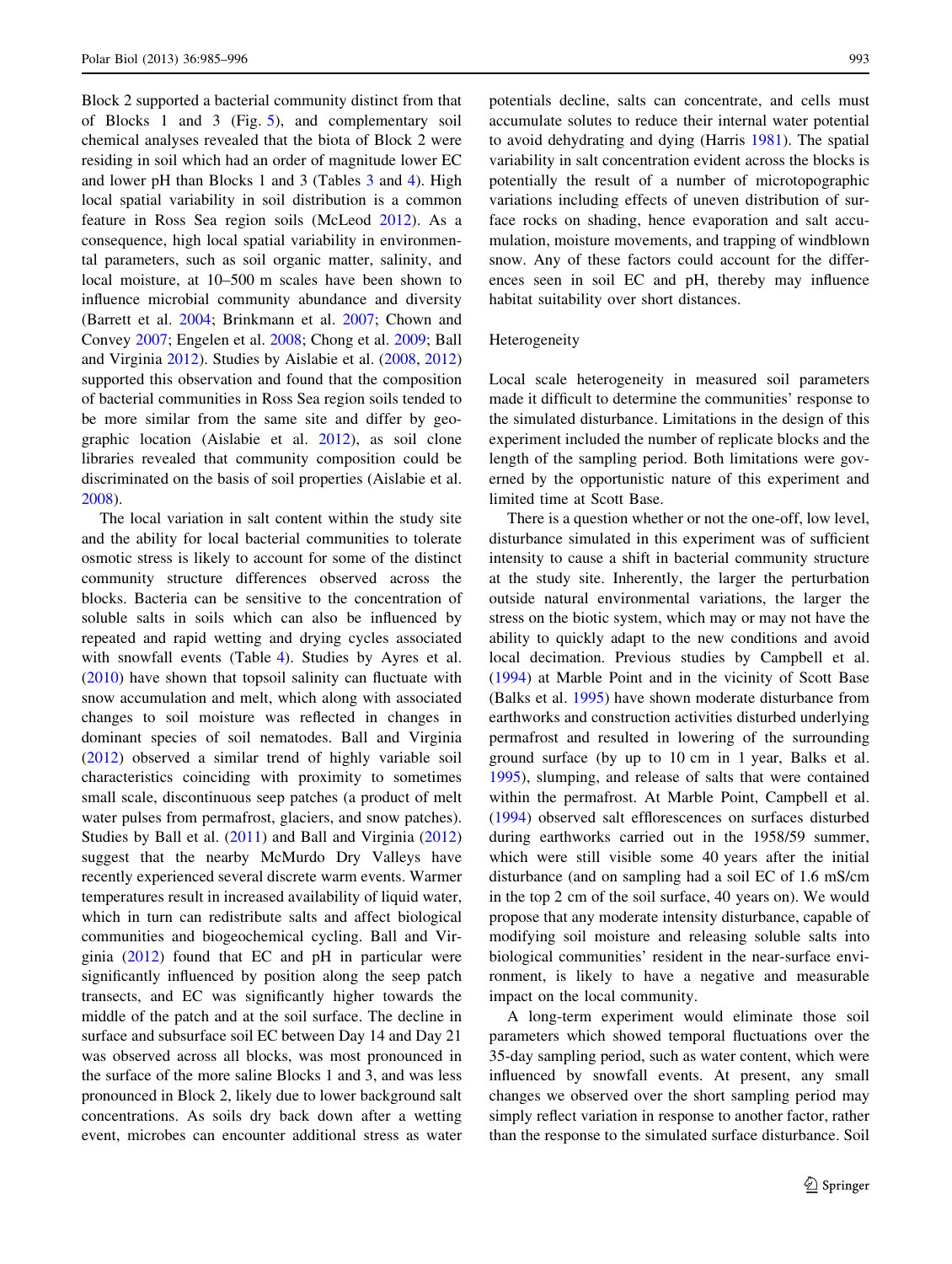<span id="page-9-0"></span>sampling over a longer period of time may eliminate this uncertainty and also ensure that the complete life cycle of the community was represented. An investigation by Sparrow et al. [\(2011](#page-10-0)) showed that the response of the soil microbial community to addition of C and N substrates, although detectable, was slow and only apparent after 2 years. A further example by Ayres et al.  $(2010)$  undertaking long-term snow accumulation experiments in the McMurdo Dry Valleys saw a clear shift in the dominant nematode species over and above the local temporal variations in soil moisture associated with snow fall and snow melt.

# **Conclusions**

The simulated disturbance (removal of the top 2 cm of soil) at the Scott Base experimental site did not cause any major shifts in the structure of the bacterial communities over the 35-day summer sampling period. TRFLP analysis revealed that the soil replicate blocks investigated supported distinct bacterial communities, and the composition of communities reflected the different spatial variability in soil physiochemical properties of the blocks. Soil EC and pH strongly correlated with TRFLP patterns and can be inferred as the most important factors controlling bacterial composition at the study site. Our data highlight the importance of local scale heterogeneity in structuring soil bacterial communities and that distinct communities are possible within 2 m of one another and within the same landscape unit. Given the current knowledge of the drivers of bacterial community structure, that is, soil EC, soil pH, and soil moisture content, we expect that a disturbance of sufficient intensity to affect those properties mentioned will cause a shift in bacterial community structure, over and above the time frame measured in this experiment. A more rigorous follow-up investigation incorporating DNA-RNAbased analyses and  $CO<sub>2</sub>$  efflux studies over a time frame of 2–3 years would lead to a greater understanding of the effects of soil disturbance on bacterial communities.

Acknowledgments This research was supported by Landcare Research and the Murray Jessen Memorial Doctoral scholarship. We thank Antarctica New Zealand for logistic support over the summers of 2008/2009 and 2009/2010. Many thanks to Errol Balks for field assistance, Margaret Auger for science support at Scott Base and David Hunter for technical assistance. The authors thank three anonymous reviewers for their helpful comments.

### References

Adlam LS, Balks MR, Seybold CA, Campbell DI (2010) Temporal and spatial variation in active layer depth in the McMurdo Sound Region, Antarctica. Antarct Sci 22:45–52

- Aislabie JM, Balks MR, Foght JM, Waterhouse EJ (2004) Hydrocarbon spills on Antarctic soils: effects and management. Environ Sci Technol 38:1265–1274
- Aislabie JM, Chhour KL, Saul DJ, Miyauchi S, Ayton J, Paetzold RF, Balks MR (2006) Dominant bacteria in soils of Marble Point and Wright Valley, Victoria Land, Antarctica. Soil Biol Biochem 38:3041–3056
- Aislabie JM, Jordan S, Barker GM (2008) Relation between soil classification and bacterial diversity in soils of the Ross Sea region, Antarctica. Geoderma 144:9–20
- Aislabie JM, Bockheim J, McLeod M, Hunter D, Stevenson B, Barker GM (2011) Microbial biomass and community structure changes along a soil development chronosequence near Lake Wellman, southern Victoria Land. Antarct Sci 24:154–164
- Aislabie JM, Ryburn J, Gutierrez-Zamora ML, Rhodes P, Hunter D, Sarmah AK, Barker GM, Farrell RL (2012) Hexadecane mineralization activity in hydrocarbon-contaminated soils of Ross Sea region Antarctica may require nutrients and inoculation. Soil Biol Biochem 45:49–60
- Ayres E, Nkem JN, Wall DH, Adams BJ, Barnett JE, Broos EJ, Parsons AN, Powers LE, Simmons BL, Virginia RA (2008) Effects on human trampling on populations of soil fauna in the McMurdo Dry Valleys, Antarctica. Conserv Biol 22:1544–1551
- Ayres E, Nkem JN, Wall DH, Adams BJ, Barnett JE, Simmons BL, Virginia RA, Fountain AG (2010) Experimentally increased snow accumulation alters soil moisture and animal community structure in a polar desert. Polar Biol 33:897–907
- Balks MR, Campbell DI, Campbell IB, Claridge GGC (1995) Interim results of 1993–1994 soil climate, active layer and permafrost investigations at Scott Base, Vanda and Beacon Heights, Antarctica. University of Waikato, Antarctic Research Unit Special Report 1
- Balks MR, Paetzold RF, Kimble JM, Aislabie JM, Campbell IB (2002) Effects of hydrocarbon spills on the temperature and moisture regimes of Cryosols in the Ross Sea region. Antarct Sci 14:319–326
- Ball BA, Virginia RA (2012) Meltwater seep patches increase heterogeneity of soil geochemistry and therefore habitat suitability. Geoderma 189–190:652–660
- Ball BA, Barrett JE, Gooseff MN, Virginia RA, Wall DH (2011) Implications for meltwater pulse events for soil biology and biogeochemical cycling in a polar desert. Polar Res 30:14555
- Barrett JE, Virginia RA, Wall DH, Parsons AN, Powers LE, Burkins MB (2004) Variation in biogeochemistry and soil biodiversity across spatial scales in a polar desert ecosystem. Ecology 85:3105–3118
- Barrett JE, Virginia RA, Hopkins DW, Aislabie J, Bargagli R, Bockheim JG, Campbell IB, Lyons WB, Moorhead DL, Nkem JN, Sletten RS, Steltzer H, Wall DH, Wallenstein MD (2006) Terrestrial ecosystem processes of Victoria Land, Antarctica. Soil Biol Biochem 38:3019–3034
- Blakemore LC, Searle PL, Daly BK (1987) Methods for chemical analysis of soils. New Zealand Soil Bureau Scientific Report 80. Wellington, New Zealand
- Bockheim JG (1997) Properties and classification of cold desert soils from Antarctica. Soil Sci Soc Am J 61:224–231
- Bockheim JG (2010) Evolution of desert pavements and the vesicular layer in soils of the Transantarctic Mountains. Geomorphol 118:433–443
- Bockheim JG, McLeod M (2006) Soil formation in Wright Valley, Antarctica since the late Neogene. Geoderma 37:109–116
- Bölter M (1995) Distribution of bacterial numbers and biomass in sols and on plants from King George Island (Arctowski Station, Maritime Antarctica). Polar Biol 15:115–124
- Bray JR, Curtis JT (1957) An ordination of the upland forest communities of southern Wisconsin. Ecol Monogr 27:325–349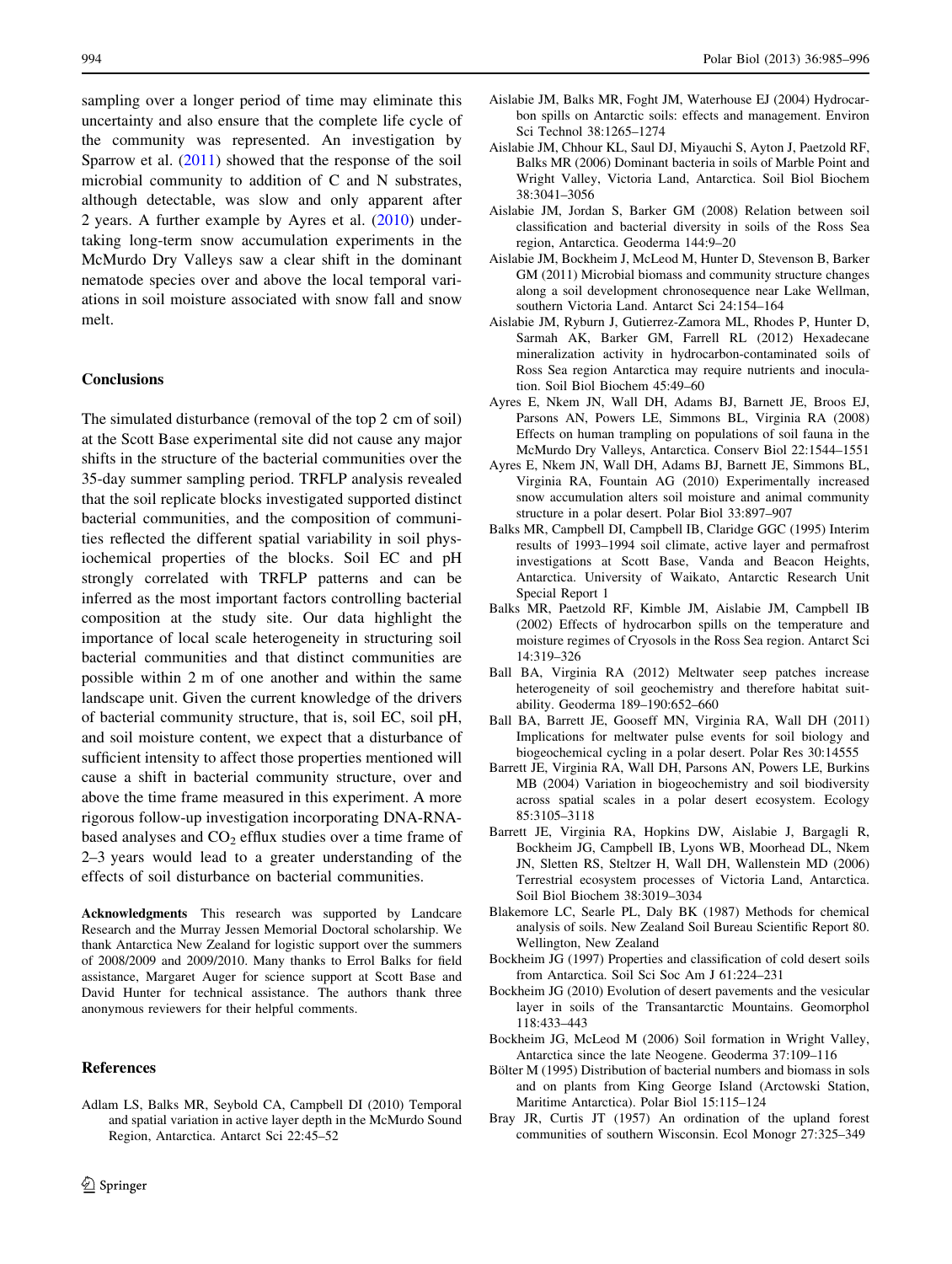- <span id="page-10-0"></span>Brinkmann M, Pearce DA, Ott S (2007) The cyanobacterial community of polygon soils at an inland Antarctic nunatak. Polar Biol 30:1505–1511
- Bromley M (1994) The climate of Scott base 1957–1992. National Institute of Water and Atmospheric Research Report 94-002
- Campbell IB, Claridge GGC (1969) A classification of frigic soils-the zonal soils of the Antarctic continent. Soil Sci 107:75–85
- Campbell IB, Claridge GGC (1975) Morphology and age relationships of Antarctic soils. In: Suggate RP, Cresswell MM (eds) Quaternary studies. Royal Society of New Zealand Bulletin 13:87–88
- Campbell IB, Claridge GGC (1987) Antarctica: soils. Weathering processes and environments. Elsevier, New York
- Campbell IB, Balks MR, Claridge GGC (1993) A simple visual technique for estimating the impact of fieldwork on the terrestrial environment in ice-free areas of Antarctica. Polar Rec 29:321–328
- Campbell IB, Claridge GGC, Balks MR (1994) The effect of human activities on moisture content of soils and underlying permafrost from the McMurdo Sound region, Antarctica. Antarct Sci 6:307–314
- Campbell IB, Claridge GGC, Campbell DI, Balks MR (1998) The soil environment of the McMurdo Dry Valleys, Antarctica. In: Priscu J (ed) Ecosystem dynamics in a polar desert: the McMurdo Dry Valleys, vol 72. American Geophysical Union Antarctic Research Series, American Geophysical Union (AGU), Washington, D. C., pp 297–322
- Cannone N, Wagner D, Hubberten HW, Guglielmin M (2008) Biotic and abiotic factors influencing soil properties across a latitudinal gradient in Victoria Land, Antarctica. Geoderma 144:50–65
- Cary SC, McDonald IR, Barrett JE, Cowan DA (2010) On the rocks: the microbiology of Antarctic Dry Valley soils. Nat Rev Microbiol 8:129–138
- Chong CW, Dun MJ, Convey P, Tan GYA, Wong RCS, Tan IKP (2009) Environmental influences on bacterial diversity of soils on Signy Island, maritime Antarctic. Polar Biol 32:1571–1582
- Chong CW, Pearce DA, Convey P, Tan IKP (2012) The identification of environmental parameters which could influence soil bacterial community composition on the Antarctic Peninsula—a statistical approach. Antarct Sci. doi[:10.1017/S0954102012000028](http://dx.doi.org/10.1017/S0954102012000028)
- Chowdhury N, Marschner P, Burns R (2011) Response of microbial activity and community structure to decreasing soil osmotic and matric potential. Plant Soil 344:241–254
- Chown SL, Convey P (2007) Spatial and temporal variability across life's hierarchies in the terrestrial Antarctic. Philos Trans R Soc Lond Ser B362:2301–2331
- Claridge GGC, Campbell IB, Balks MR (1999) Movement of salts in Antarctic soils: experiments using lithium chloride. Permafrost Periglac 10:223–233
- Csonka LN (1989) Physiological and genetic responses of bacteria to osmotic stress. Microbiol Rev 53:121–147
- Engelen A, Convey P, Hodgson DA, Worland MR, Ott S (2008) Soil properties of an Antarctic inland site: implications for ecosystem development. Polar Biol 31:1453–1460
- Foght J, Aislabie J, Turner S, Brown CE, Ryburn J, Saul DJ, Lawson W (2004) Culturable bacteria in subglacial sediment and ice from two Southern Hemisphere glaciers. Microbial Ecol 47:329–340
- Fox AJ, Cooper PR (1994) Measured properties of the Antarctic Ice Sheet, derived from the SCAR digital database. Polar Rec 30:201–204
- Ganzert L, Lipski A, Hubberten HW, Wagner D (2011) The impact of different soil parameters on the community structure of dominant bacteria from nine different soils located on Livingston Island, South Shetland Archipelago, Antarctica. Microbial Ecol 76:476–491
- Gennari M, Abbate C, La Porta V, Baglieri A (2007) Microbial response to  $Na<sub>2</sub>SO<sub>4</sub>$  additions in a volcanic soil. Arid Land Res Manag 21:211–227
- Griffiths RI, Whiteley AS, O'Donnell AG, Bailey MJ (2003) Influence of depth and sampling time on bacterial community structure in an upland grassland soil. FEMS Microbiol Ecol 43:35–43
- Harris RF (1981) Effect of water potential on microbial growth and activity. In: Parr JF, Gardner WR, Elliott LF (eds) Water potential relations in soil microbiology. American Society of Agronomy, Madison, WI
- Hopkins DW, Sparrow AD, Novis PM, Gregorich EG, Elberling B, Greenfield LG (2006) Controls on the distribution of productivity and organic resources in Antarctic dry valley soils. Proc R Soc Lond Ser B 273:2687–2695
- IAATO (2011) Tourism statistics. <http://iaato.org/tourism-statistics>. Accessed 4 Nov 2011
- Lauber CL, Hamady M, Knight R, Fierer N (2009) Pyrosequencingbased assessment of soil pH as a predictor of soil community structure at the continent scale. Appl Environ Microb 75:5111–5120
- Macdonald CA, Campbell CD, Bacon JR, Singh BK (2008) Multiple profiling of soil microbial communities identifies potential genetic markers of metal-enriched sewage sludge. FEMS Microbiol Ecol 65:555–564
- Macdonald CA, Thomas N, Robinson L, Tate KR, Ross DJ, Dando J, Singh BK (2009) Physiological, biochemical and molecular responses of the soil microbial community after afforestation of pastures with Pinus radiata. Soil Biol Biochem 41:1642–1651
- McCune B, Mefford MJ (2011) PC-ORD. Multivariate analysis of ecological data. Version 6.04 MjM Software. Gleneden Beach, Oregon, USA
- McLeod M (2012) Soil and permafrost distribution, soil characterisation and soil vulnerability to human foot trampling, wright valley, Antarctica. Ph.D. Thesis, University of Waikato, New Zealand
- Mielke PW (1984) Meteorological applications of permutation techniques based on distance functions. In: Krishanaiah PR, Sen PK (eds) Handbook of statistics. North-Holland, Amsterdam, pp 813–830
- Moorhead DL, Barrett JE, Virginia RA, Wall DH, Porazinska D (2003) Organic matter and soil biota of upland wetlands in Taylor Valley, Antarctica. Polar Biol 26:567–576
- Nkem JN, Virginia RA, Barrett JE, Wall DH, Li G (2006) Salt tolerance and survival thresholds for two species of Antarctic soil nematodes. Polar Biol 29:643–651
- Norbek KJ, Blomberg A (1998) Amino acid uptake is strongly affected during exponential growth of Saccharomyces cerevisiae in 0.7 M NaCl medium. FEMS Microbial Lett 158:121–126
- Schimel J, Balser TC, Wallenstein M (2007) Microbial stressresponse physiology and its implications for ecosystem function. Ecology 88:1386–1394
- Shanhun FL, Almond PC, Clough TJ, Smith CMS (2012) Abiotic processes dominate CO2 fluxes in Antarctic soils. Soil Biol Biochem 53:99–111
- Singh BK, Nazaries L, Munro S, Anderson IC, Campbell CD (2006) Use of multiplex terminal restriction fragment length polymorphism for rapid and simultaneous analysis of different components of the soil microbial community. Appl Environ Microbiol 72:7278–7285
- Soil Survey Staff (2010) Keys to soil taxonomy, 10th edn. U.S. Department of Agriculture, Natural Resource Conservation Service, Washington, DC
- Sparrow AD, Gregorich EG, Hopkins DW, Novis P, Elberling B, Greenfield LG (2011) Resource limitations on soil microbial activity in an Antarctic dry valley. Soil Biol Biochem 75:2188–2197